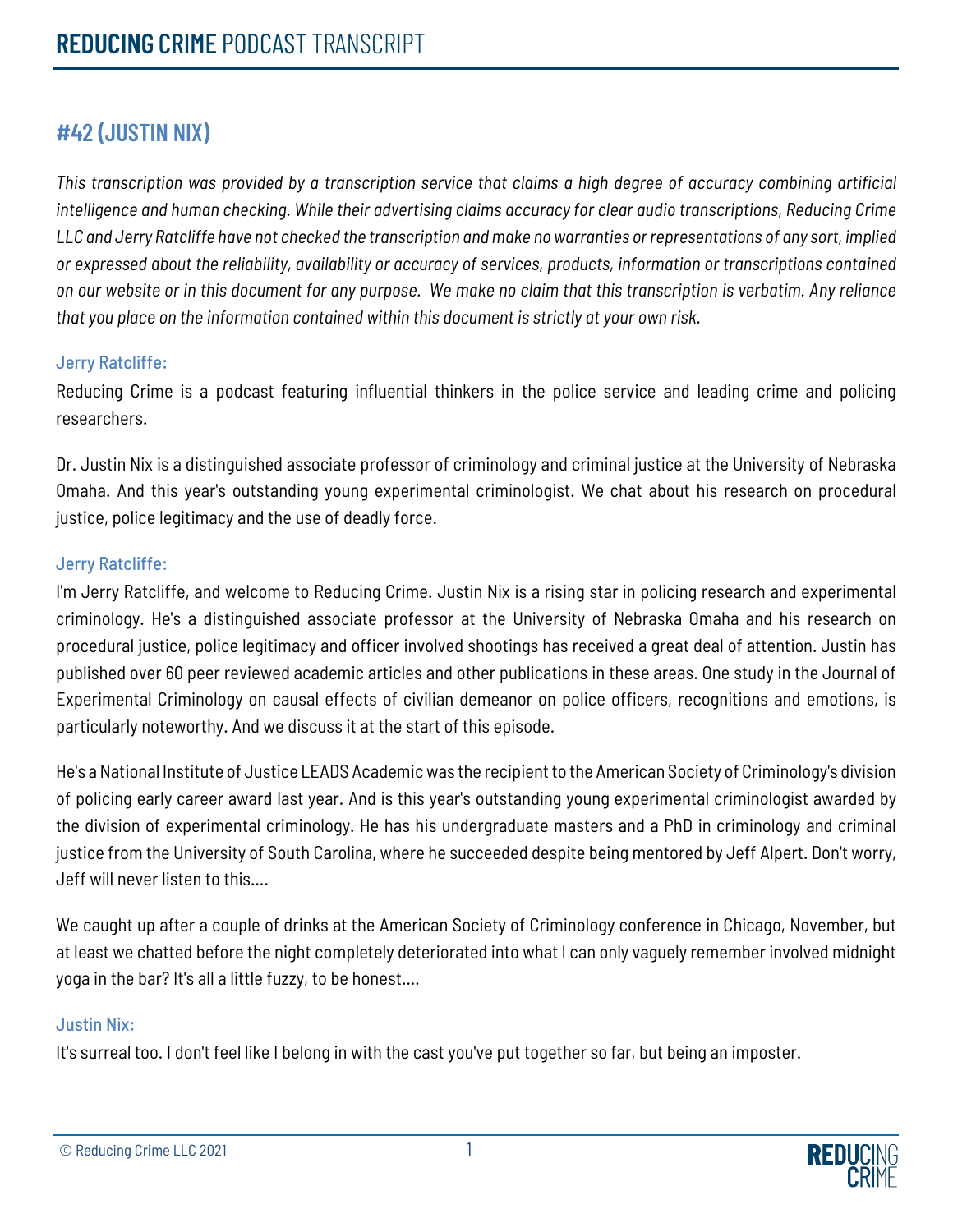Oh, please, speaks the guy who is the young experimental researcher of the year for the division of experimental criminology?

#### Justin Nix:

That was quite a surprise. My colleagues, all credit to them, Justin Pickett, and actually Renee Mitchell, who've you had on the podcast before I believe.

#### Jerry Ratcliffe:

She lurks around every now and again. She crops up here and there.

#### Justin Nix:

We wrote that paper on compliance, non-compliance and what we call 'in between", experimental survey with an agency in the Southwest. We revisited some of the classics on demeanor and police discretion and found that as probably no surprise to you -when people are assholes, police are more frustrated and angry, it changes their emotions and their cognitions. And so that we argue is what explains some of the differences in their behaviors.

#### Jerry Ratcliffe:

And it's something that seems lost on so many people. One of my formative experiences as a young cop in the east end of London, somebody came in with an arrest. The custody Sergeant said, "What's the charge?" And he explained, "This guy basically talked himself into arrest." Because the officer had the discretion to go either way. It's a perfectly legitimate, legal, lawful arrest. The idea of using discretion on somebody who was just so venomously obnoxious. My colleague had tried to give him every opportunity, wind his neck in; it's that lack of understanding of human nature. If I treat you like an asshole, you're going to get annoyed and probably treat me like an asshole?

#### Justin Nix:

It's the so-called golden rule. Treat others the way you would like to be treated. I've heard it said, treat others the way you treat your family. And I do question that.

## Jerry Ratcliffe:

Right. You can pick your friends; you can't pick your family.

## Justin Nix:

That's right. It's a consistent finding throughout the literature, that demeanor has a significant effect on how officers behave. And that really should come as no surprise. I don't know who was the first to talk about it, whether it was Sikes or Alpert or-

## Jerry Ratcliffe:

Alpert, will be the first, because he's the oldest. I hope he's listening to that too.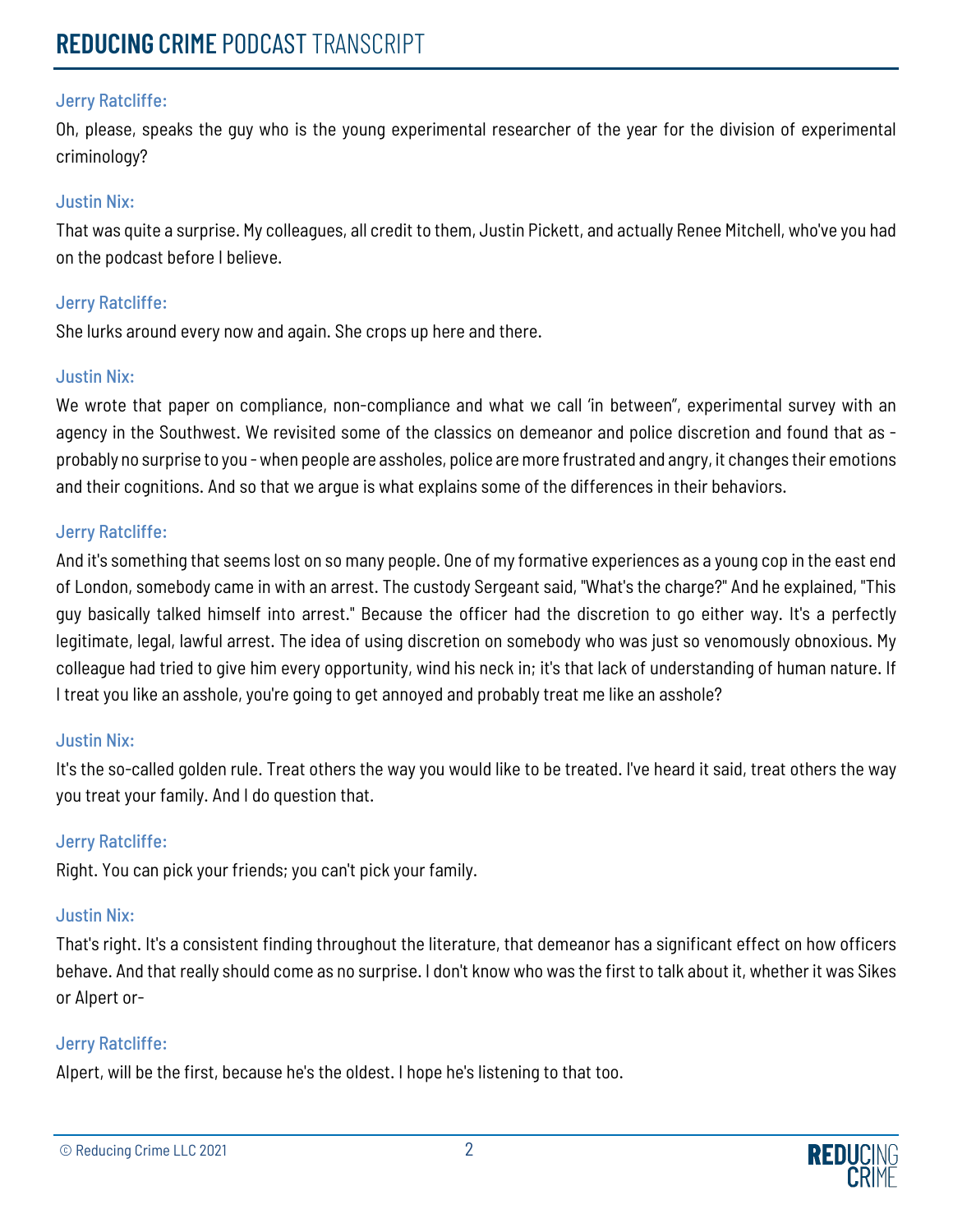I got a few jabs in last night at the panel, I was proud of that. But they talk about the authority maintenance ritual and the back and forth that goes on during these transactional encounters. And it's all really fascinating to me. I think too often we get obsessed with that final frame, with deadly force incidents. There are a lot of things that happen leading up to that often. But often is the case, these are prolonged encounters where there's a back and forth. There's an exchange of deference or, a lack of deference. And both parties are attuned to that. As you know-

#### Jerry Ratcliffe:

There'll be a lot of cops listening and will go, "No, shit." But I think it's also important that we demonstrate some quantitative evidence of this in what cops know anecdotally. But also, I think it's important that this just gets stated because there's a whole bunch of people who are very happy to comment on policing, who don't know shit about it. They never actually go on ride alongs or experience the system, but they sit often in ivory towers or sometimes as politicians and they prognosticate from afar. I think there's a lot to be said for putting some real numbers and evidence behind what is often just known anecdotally.

#### Justin Nix:

Like you said, it's easy to say, "Well, of course, I knew that already." Did you though? I mean think about how often you've been surprised. It does happen. I think it is important, like you said, have some actual evidence.

#### Jerry Ratcliffe:

Hindsight bias.

## Justin Nix:

Yeah, exactly.

#### Jerry Ratcliffe:

I think it's also reassuring for scholars. You can read a qualitative piece of research that speaks to a few cops that might say that, but now you're actually seeing it's a much wider, broader issue.

#### Justin Nix:

That's right. And because it was experimentally designed, we know that it's the changes in those vignettes that we induce that caused the changes in the reported emotions.

## Jerry Ratcliffe:

Explain how you did the research?

## Justin Nix:

Yes. We got an agency in the Southwest to agree to invite their patrol officers, to take a survey where we had embedded three different vignettes about routine police, citizen encounters, one involving a littering offense, one involving a traffic violation, one involving a suspected carjacker.

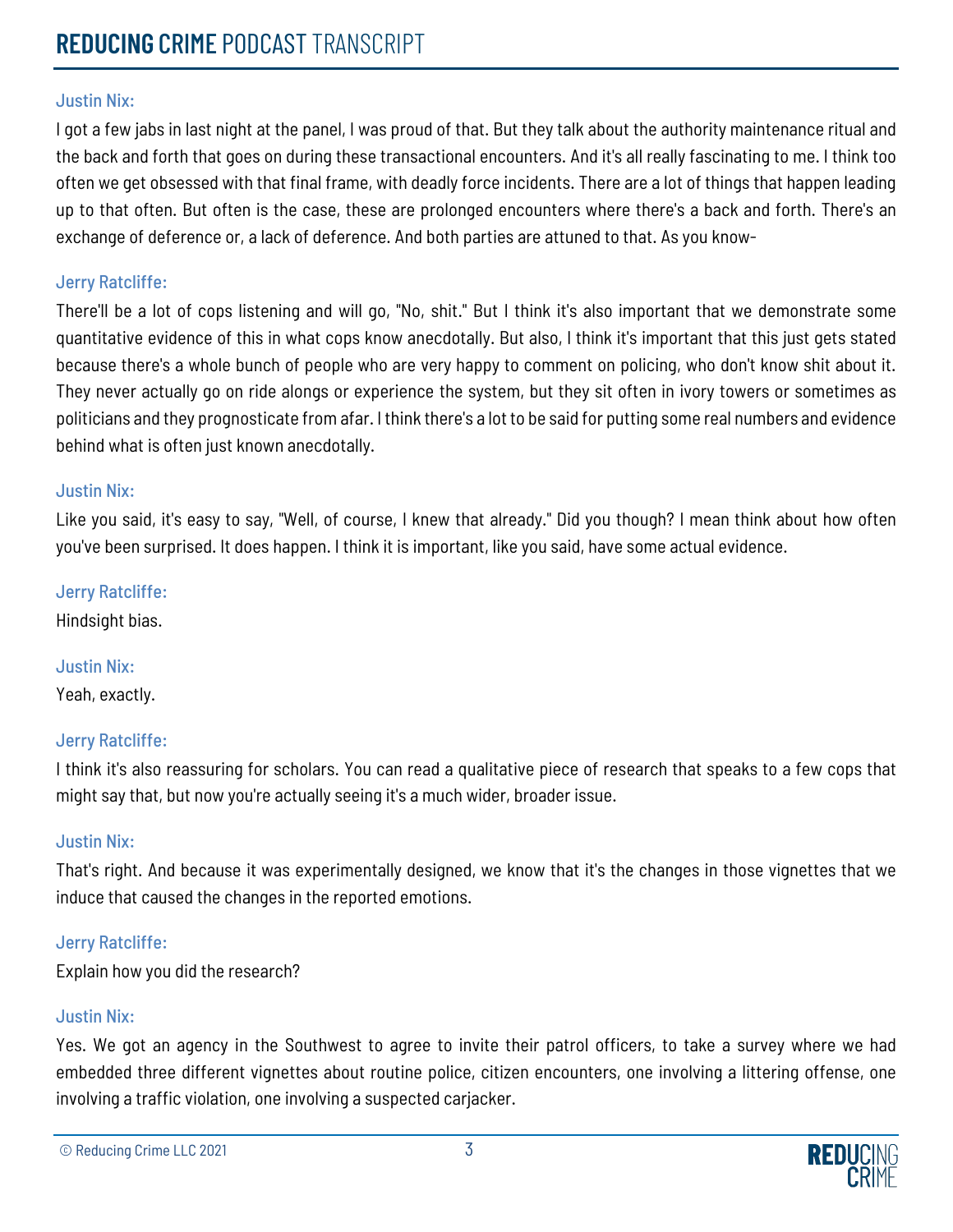What I love about this is, that first one's littering. Nobody in Philadelphia has ever been stopped by a cop for littering, any time in living memory. They don't call it "Filth-adelphia" for nothing! [laughter] I'm not really a good ambassador for the city. [laughter] I love Philly. Honestly I do. It's been nothing but good to me.

## Justin Nix:

Fair enough. I guess we were going for very minor infractions where there's a wide degree of discretion, but where there is a clear violation of either a lawful order or some type of offense, where an officer would be justified in issuing a citation or perhaps even arresting. And we randomized within the vignettes, whether the person was respectful and deferential, whether the person was non-compliant but still neutral in terms of their demeanor or whether the person was an outright asshole. And the assholes invoked the most emotional and cognitive responses in officers.

#### Justin Nix:

We just asked them, how fearful would you be in this situation? Or, how frustrated would you feel? How angry would you feel? Unsurprisingly, I think the respectful deferential person almost never raised any red flags. The folks who were non-compliant, they were in between as we call it, they weren't being A holes, but they were still not following orders. And then the people who were downright rude and nasty and swearing hostile toward the officers, proceed that as a dangerous signifier. If this person is going to cuss at me, when I'm giving them a lawful order, what else might they do?

#### Jerry Ratcliffe:

A lot of their experience will tell them this is a precursor to them kicking off physically.

#### Justin Nix:

And you know what's funny is, I pilot tested this with a separate agency and we had built into the vignette. Though it doesn't appear, the person will be resistant or combative. He's cussing, he's getting emotionally charged, et cetera, et cetera. One of the officers actually called me up and he said, "You say that he's not going to be combative or resistant, but then you go on to describe literally what a combative and resistant suspect would do." This almost seemed incompatible with each other.

## Jerry Ratcliffe:

That's a fantastic reason to do pilot studies. That is fantastic. Were you administering these vignettes? Because, I don't remember all the details of the paper.

#### Justin Nix:

Jerry, you didn't read the paper?

#### Jerry Ratcliffe:

I never read anything these days. I don't have that level of attention span. I'm just happy to get up in the morning, and remember what order my socks and shoes go on. Were you administering these to the cops electronically?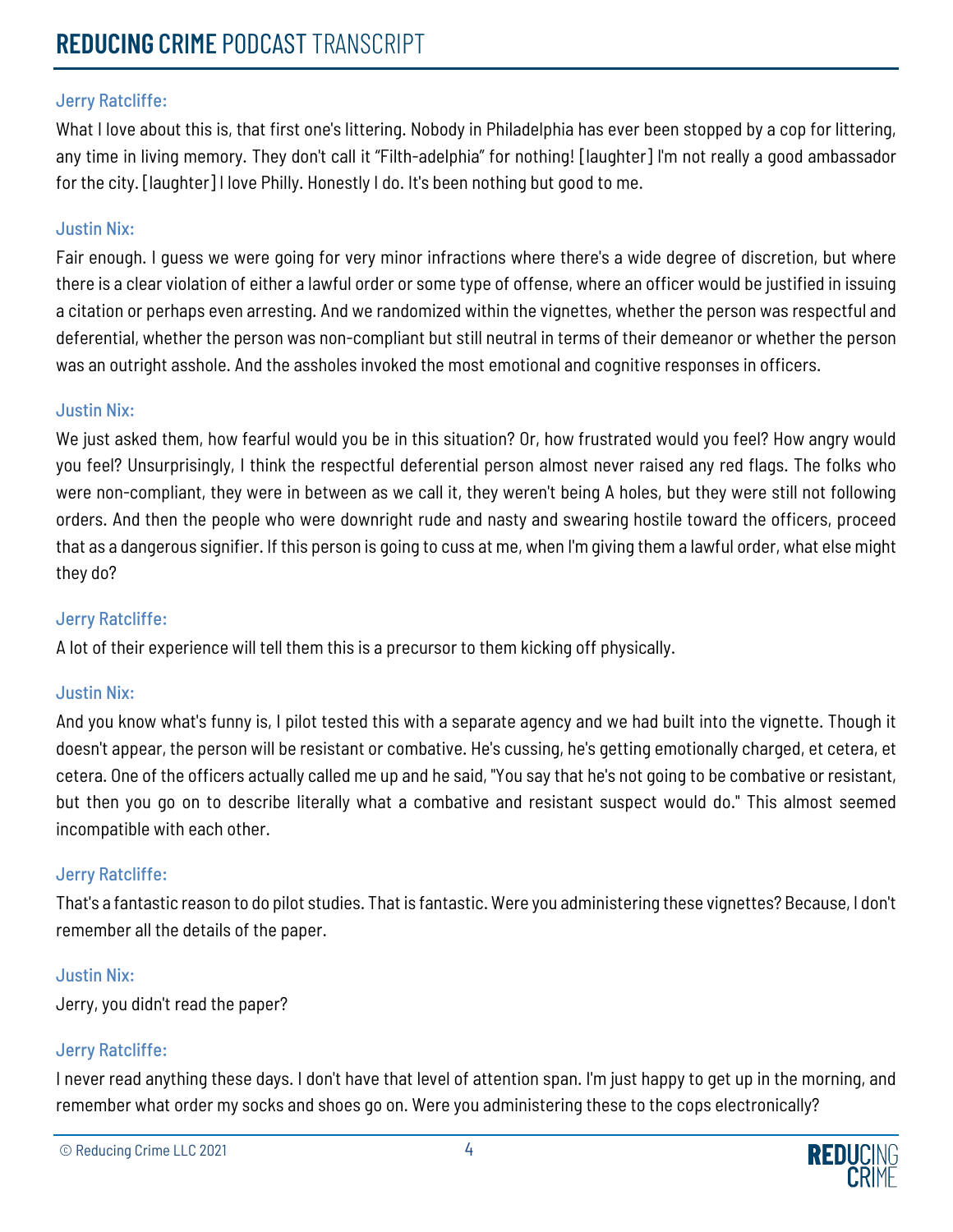Yeah. This was virtually, we did it through, I believe SurveyMonkey. It was all online and it's nice because that handles the randomization for you. It resulted in a lower response rate, somewhere in the 30% range. Not too bad.

#### Jerry Ratcliffe:

I do remember some details of the paper.

Justin Nix: Sure.. sure. [laughter]

#### Jerry Ratcliffe:

The bar's open. Cut me a break. [laughter] How did you get into doing all this work? You don't have a policing background?

#### Justin Nix:

I don't. I have an older brother. He's 11 years older than me. He was a cop.

#### Jerry Ratcliffe:

Me too. My brother's 12 years older than me. I was also an accident. [laughter]

#### Justin Nix:

I hope mom's not listening. [laughter]

Jerry Ratcliffe: Sorry, Mrs. Nix. [laughter]

#### Justin Nix:

He was a cop for 11 years and I had a lot of family members who worked in law enforcement. And so when I went to the University of South Carolina for my undergraduate degree, that was always the plan, was to work in federal law enforcement. This was around the time that the great recession took hold. I remember we couldn't even have a career fair that year, because nobody was hiring.

#### Jerry Ratcliffe:

It was a mess.

#### Justin Nix:

It was bad. I don't think people remember how bad it was. One of my professors said, "I think you'd be great for graduate degree." I started on the master's track, worked with folks like Alpert, Jeff Rojek, and they put me on the research and that's where I realized this is a much better path for me. I just became fascinated with reading the old classic ethnographies and more recent research being done and just wanted to be a part of that. I just consider myself very fortunate.

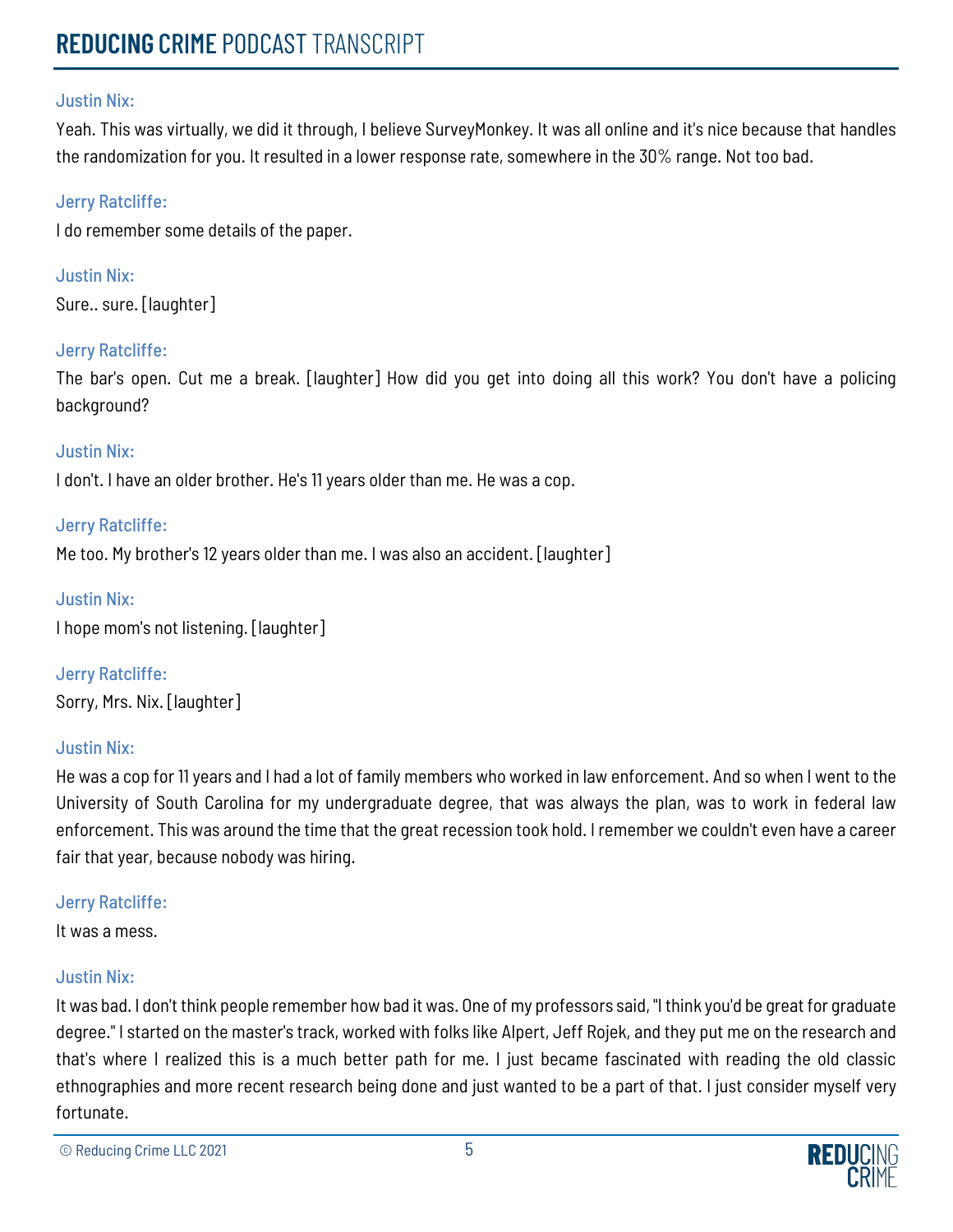The research that you did on that paper is almost like a technological update of Van Mannen's "The Asshole".

#### Justin Nix:

That's exactly what we were going for. We noticed that a lot of that work, good as those studies are, there's still methodological holes there still, I think open questions as far as what mechanisms are at work and that's what we were after with the experiment.

#### Jerry Ratcliffe:

You work with Jeff Alpert and Kyle and some of those guys, just going back and revisiting some of the core assumptions, some of the work that you've been doing on disparities of police use of force and stuff like that. It's starting to undermine almost like the accepted truisms because you're looking at it very rigorously. When you're coming up with data and findings that doesn't necessarily go along with what people think you're getting some pushback?

#### Justin Nix:

Yes

#### Jerry Ratcliffe:

Okay. Thank you. That was the end of that question.

#### Justin Nix:

Brevity, right?

No, it's gotten pushback from I think both sides of the political aisle. At times, I think, maybe that's a good sign that I'm not pandering to one side or the other. I am truly trying to just follow the data and the evidence, but it was actually interesting, a couple of weeks ago, I had two separate Twitter threads getting some attention from very different users of Twitter. I had the one paper on elevated turnover, post Floyd, there was getting a lot of likes and retweets from police practitioners and evidence based policing folks. And then I had the thread on racial disparities and police shootings where the population was the benchmark. And I got plenty of pushback on that, but also shares and retweets from folks who would describe themselves, I believe, as abolitionists or certainly proponents of defunding the police or reforming the police. But it was funny because those two threads were not talking to each other there at all.

## Jerry Ratcliffe:

You've done work in the past, looking at the importance of the denominator. What is the underlying population? The populations that police are actually interacting with. Tell me a little bit about that.

#### Justin Nix:

In that paper, we refer to the iceberg phenomenon. What we see in the police data is the iceberg that's above the surface of the water. But they're classic pictures of the, the huge chunk of ice that lurks beneath on scene, and that's

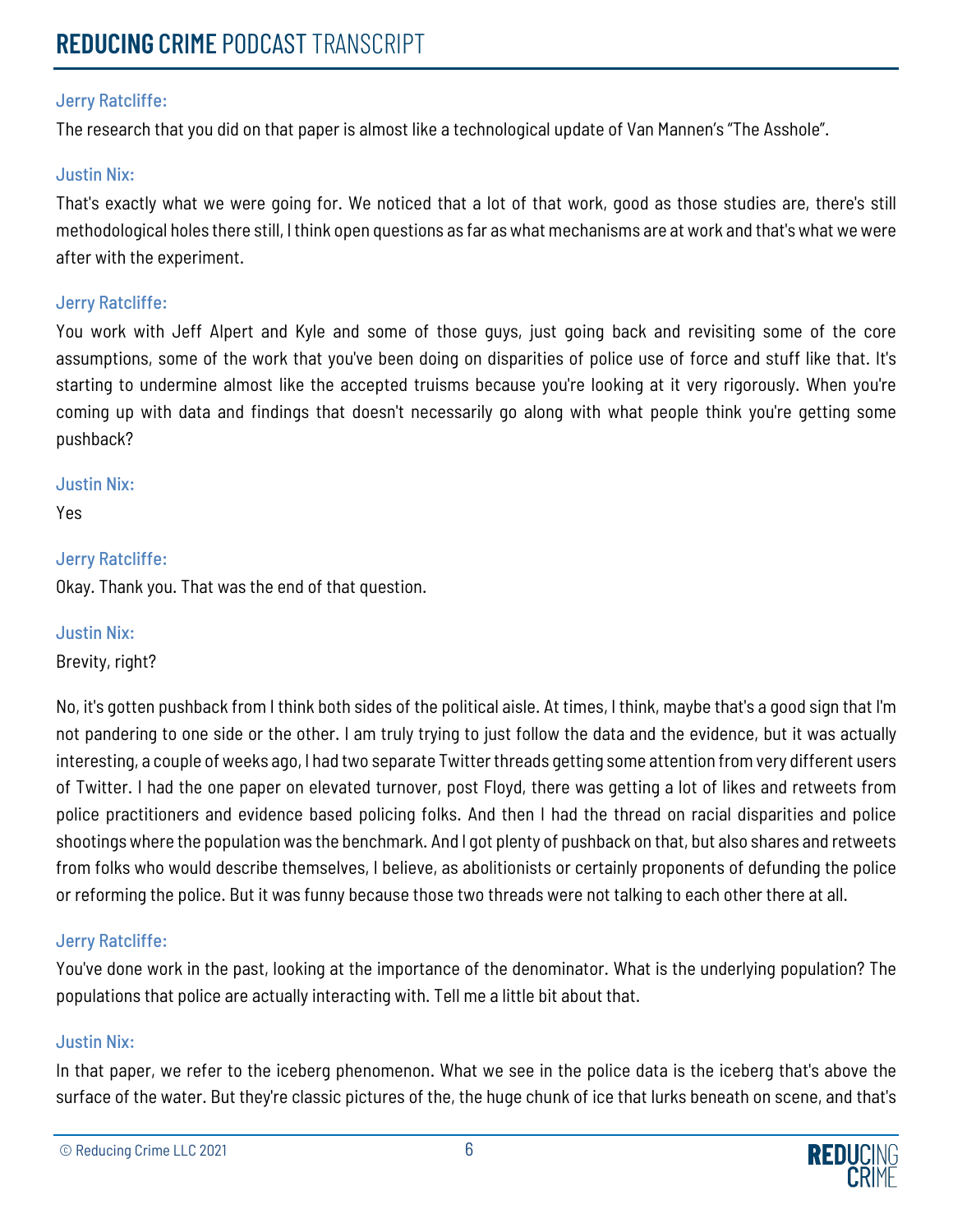# **REDUCING** CRIME PODCAST TRANSCRIPT

the denominator. The perfect denominator in police research when we're looking at, for example, use of force would be everyone who police observed and either stopped or did not stop. And we don't track who they don't stop. The best you can do is to go back to the entire population. And we know that's loaded with flaws and strong assumptions.

### Justin Nix:

My thinking has changed on this. I think using arrests, for example, introduces biases into your model where you've now blocked out any bias that might have operated before the decision to arrest. I think any denominator we choose, it's not perfect. The best we can do at this point, to just be transparent, just say, "Here's the denominator I use, here are the assumptions, and here's what it is. And I think you use multiple benchmarks and you show here's what the data would look like.

#### Jerry Ratcliffe:

People still don't understand all the problems that are inherent with including a city's population. Because due to racial bias in everything, from healthcare to education, to red lining of properties and loans, 40 years ago, decades of unequal access to opportunities and all the benefits of society has really set the black and the African American community. In some degree, the Hispanic community back a long way, the corollary that is they end up being high crime places. We send the cops to the places where the crime is, because we hope they're going to have an effect on it. Policing happens where the police are. And so the denominator of a whole city's population is unrealistic because we're essentially focusing the police in black and Hispanic communities. Every time I see people using the population of an entire city as the denominator, are they ignorant of this fact or are they deliberately doing it because they know it's going to portray policing in an unrealistically bad light.

## Justin Nix:

And I think there's probably some of all of that to go around.

## Jerry Ratcliffe:

Not that I'm completely defending some policing, there's clearly some problems of policing we should always be reforming and changing, improving.

#### Justin Nix:

It's funny. I got asked to response to an article and I was trying to think through, what's a good metaphor for this denominator problem? What other things do we try to study where it's important to know who's exposed to this risk? We should all be attuned to that right now with the COVID pandemic going on. Who's been exposed to the risk of contracting the virus?

#### Jerry Ratcliffe:

Some parts of the country don't think it's a real thing.

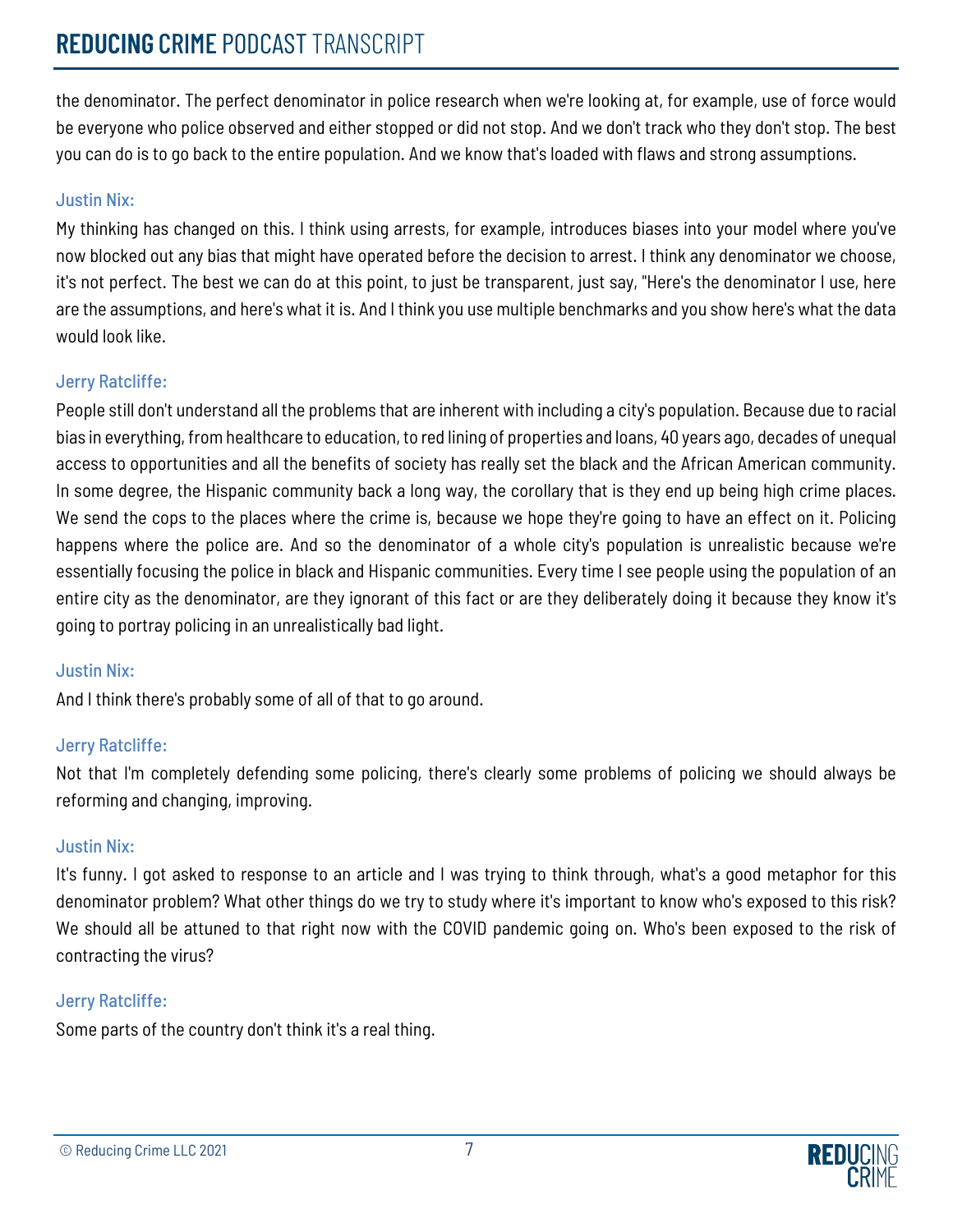This is true. What I settled on was like, we're estimating the risk of maternal mortality. It's not all women, it's women who were giving birth. If you want to estimate the risk of who gets bitten by sharks, we need to know who's going into the water. We're not counting everybody who just sits up on the beach. People who can't swim or opt not to swim.

## Jerry Ratcliffe:

I've heard it's a big problem in Kansas.

## Justin Nix:

Exactly. There's just no easy answers here. But as of now, the best we can do is to just be transparent and acknowledge the problems and all of the assumptions that we make.

## Jerry Ratcliffe:

That work on the population denominator stuff was getting liked by people on the left. And then the people on the right end of the spectrum were very positive about your paper on officer turnover.

## Justin Nix:

Yeah. There were two very different universes of people who were not interacting. They were liking their separate threads. With the turnover paper, PERF has been sounding the alarms about this for years now. Again, this goes back to the great recession where agencies went through hiring freezes and they weren't able to get back up to their full capacity after the recession receded.

## Jerry Ratcliffe:

Unless they're really small departments. I don't think I know any department that's fully staffed right now. They haven't been for years.

#### Justin Nix:

So it's not a new problem. But this was a conversation post Ferguson, "Good cops are going to quit because they're tired of being beaten down in the media." And so forth. And it happened again after the George Floyd murder in May of 2020. And we saw anecdotal accounts in Seattle, New York, Chicago. There were stories in Philly, about a spike in resignations or retired.

## Jerry Ratcliffe:

Everything's fine in Philly. What I mentioned earlier about Filth-adelphia, I now have to redeem that by just "bigging up" Philadelphia, every time it comes up in conversation.

## Justin Nix:

Okay. I'll take your word for it. Same kind of thing. A lot of talking, not a lot of data, not a lot of evidence to back it or at least not convincing data. We had a unique opportunity with an agency out west that had monthly data on retirements, resignations and involuntary separations.

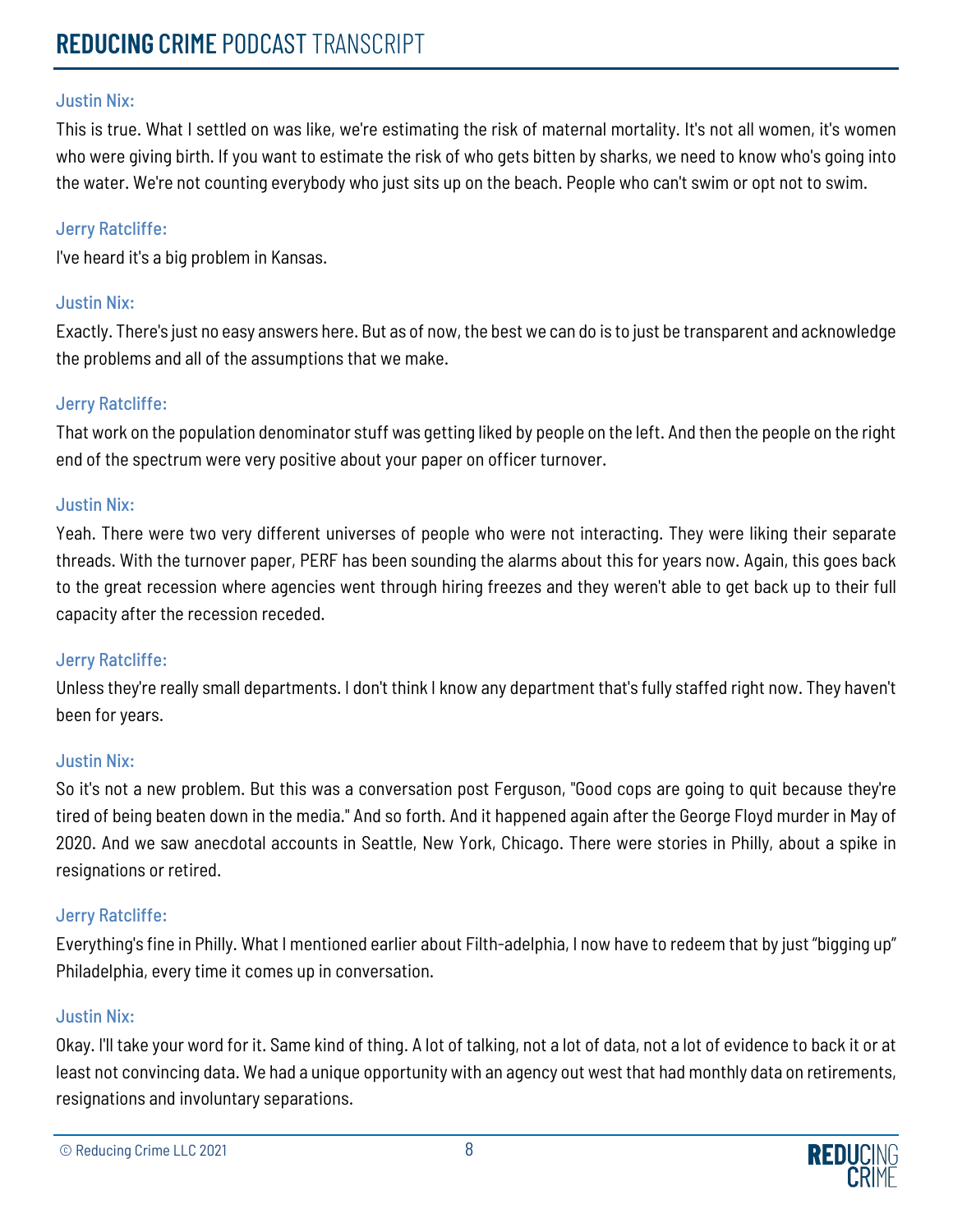Explain what that is. I mean, I've had a couple of those in my romantic life, but how does that work in policing terms?

## Justin Nix:

There's some type of egregious misconduct.

Jerry Ratcliffe: I've had that in my romantic life. [laughter]

## Justin Nix:

What is this podcast about again? [laughter] This is where the agency basically says, "You're terminated." Am I right in assuming that, that's-

## Jerry Ratcliffe:

That's where the analogy stops. [laughter] Obviously, can't get into where the bodies are buried.

## Justin Nix:

And those are quite rare, but those are actually slowly ticking up as well. But the main finding from that paper was that, and we saw a 280% spike in resignation, but not retirements or involuntary separations. It's beginning exactly in June. Right after the Floyd protest. And this was a city where there were sustained protests for the Floyd incident, as well as a local shooting that had occurred. There was body-worn camera footage, local elected officials came out admonishing what they said they saw and the investigation was still pending police leadership. They begged elected officials to wait for the investigation and sure enough surveillance footage turns up and it shows that the suspect pointed a gun at officers before they shot, so illegally justified shooting, but it was too late at that point. And there were very serious protests that turned violent. It was a pretty ugly scene out there for at least 90 days.

## Justin Nix:

In any event, a huge spike in resignations, we predicted that in 2021, resignations would continue to be elevated. At least through the first couple of months of this year, our forecast was pretty spot on. A huge spike in resignations is concerning for public safety. I know there's all this talk right now about how police don't matter. This is ridiculous. Experts debate the size of the effect, but you can't just cut your police department in terms of their sworn capacity, about 30, 40% and expect there not to be some type of immediate spike and violence and crime in the community. That's a ridiculous assumption.

## Jerry Ratcliffe:

What's also interesting is that people are putting value judgements on why people are retiring and why they're leaving policing. That's just opinion. That's just guesswork because I know some officers who are retiring and they're great officers, but they're not leaving out as some snippyness. They're not leaving as they fuck you to the community. They're leaving because they're eligible for retirement. And they're just looking at this essentially, a hostile work environment that's out there, they don't have the community support. They don't have the support from politicians. And in some

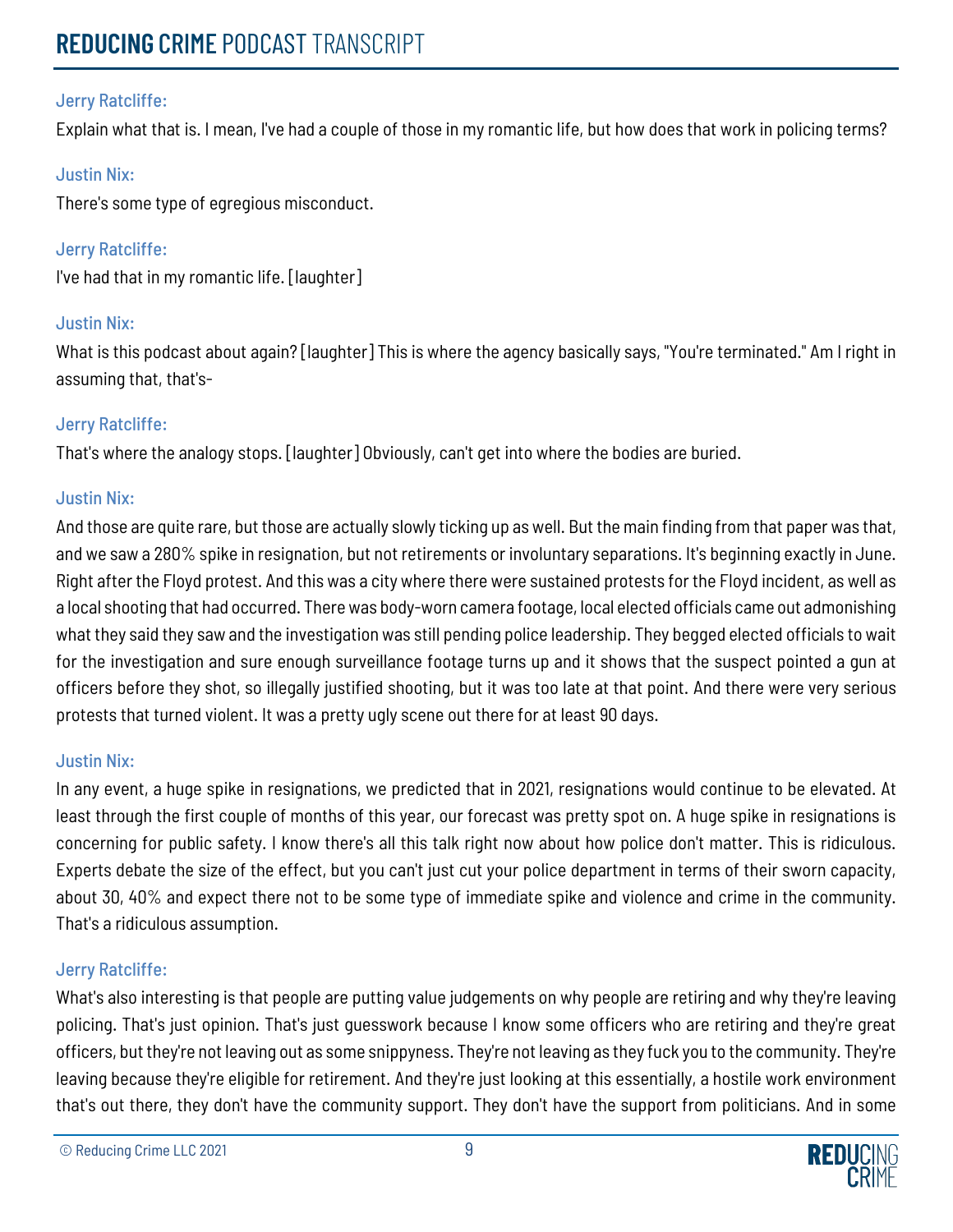# **REDUCING** CRIME PODCAST TRANSCRIPT

cases they're concerned and I'm not talking about Philadelphia here, but in some cases they're concerned that the police leadership are unable to have their back as well. And in the same way, I understand why recruitment is down too, because if that's the general perception who would join policing at a time like this? Just people signing on the dotted line right now, I admire them to no end.

### Justin Nix:

Kudos to them. We need good people to enter this very important profession. I agree. I've heard the same speculation about, "They're just throwing a tantrum."

#### Jerry Ratcliffe:

And there may be a couple of cases of that. 'Cos there's assholes in everything, right?

## Justin Nix:

I'm sure. I'm sure there are, right?

## Jerry Ratcliffe:

This is the strength of policing. Police are drawn from the community.

## Justin Nix:

That's right.

## Jerry Ratcliffe:

The downside is that police are drawn from the community.

## Justin Nix:

Exactly. Right, exactly. Right. There's probably a few people who are kicking and screaming who decide, "I can't do my job without violating your rights." Get rid of them.

## Jerry Ratcliffe:

Happy to see them go.

## Justin Nix:

I think there's something to be said about good cops who are fearful of being falsely accused of misconduct or being a racist or, using forced inappropriately. There's a disconnect between the way officers are trained to use force and what the legal standards say about when they can use force and what the public thinks about when they can use force. It's bad news because we're often talking past one another. You wrote, I thought an interesting post on your blog about how we could minimize, we could reduce shootings we should, but it's really hard to imagine a world, at least as it exists now, where we could get shootings to zero in the United States, in a country of wash with guns.

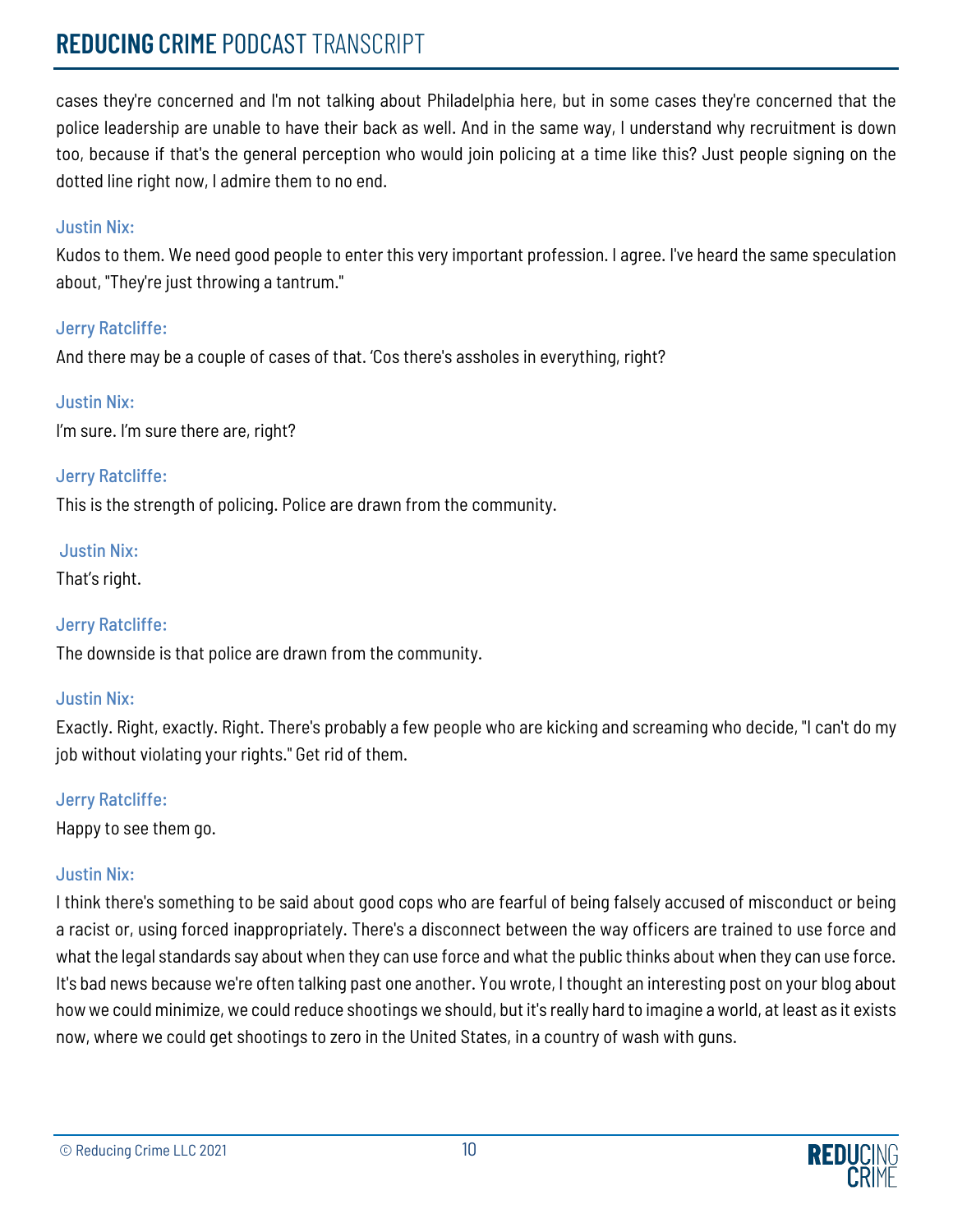And I think we're not doing a great job of managing the community's expectations about where that can go. But the tricky part of course, is that with a thousand people being killed by policing gunfire incidents, we have to be realistic about how many we can probably work on. There's probably a couple of 100 that are in the lawful, but awful. There's probably 50 to 100 that are just awful, and probably not lawful, but if our goal is 25 or 30, that's not happening.

#### Justin Nix:

I agree. And it's sad. I would say every death is sad. The loss of a human life, it's always sad. Absolutely. But nobody wants to be the guy to say, "Okay, 500 shootings a year is okay."

#### Jerry Ratcliffe:

Nobody's going to say that's acceptable. We'll give you a pass on that.

#### Justin Nix:

If you could tell me that we could cut police shootings in half in three years, I'd say, tell me more, how do we do that? We can always push for more, but like that would be a huge improvement over the state of affairs right now. It's attractive to say, we want to live in a world where zero people are killed by the police. I want to live in that world too. I don't think that, that's realistic.

#### Jerry Ratcliffe:

Yes. But I think we have failings in a few other systems before we get to the police. And police may be what we call first responders, but they're often the last resort when every other system has failed.

#### Justin Nix:

Yes, and I'll forget the exact words. But there's that Vollmer quote about how they've got to have the wisdom of Solomon and they've got to know all the laws and they've got to have the patience of, is it Job… a lot of Biblical references…

#### Jerry Ratcliffe:

I'm not really familiar with those. Every time I go into church, my skin blisters, so I have to run out the door.

#### Justin Nix:

And it was repeated, in so many words, the new Tangled Up in Blue book, I don't know if you saw it?

#### Jerry Ratcliffe:

Yeah.

#### Justin Nix:

Rosa Brooks goes and becomes a reserved cop in DC, which by the way, is sad, really interesting. I didn't know, in DC reserve cops are basically cops. They just work part-time. They have arrest authority, they do all the things that cops do, just not full-time. But there's a passage in there where she's just talking about how incredibly unrealistic and unfair

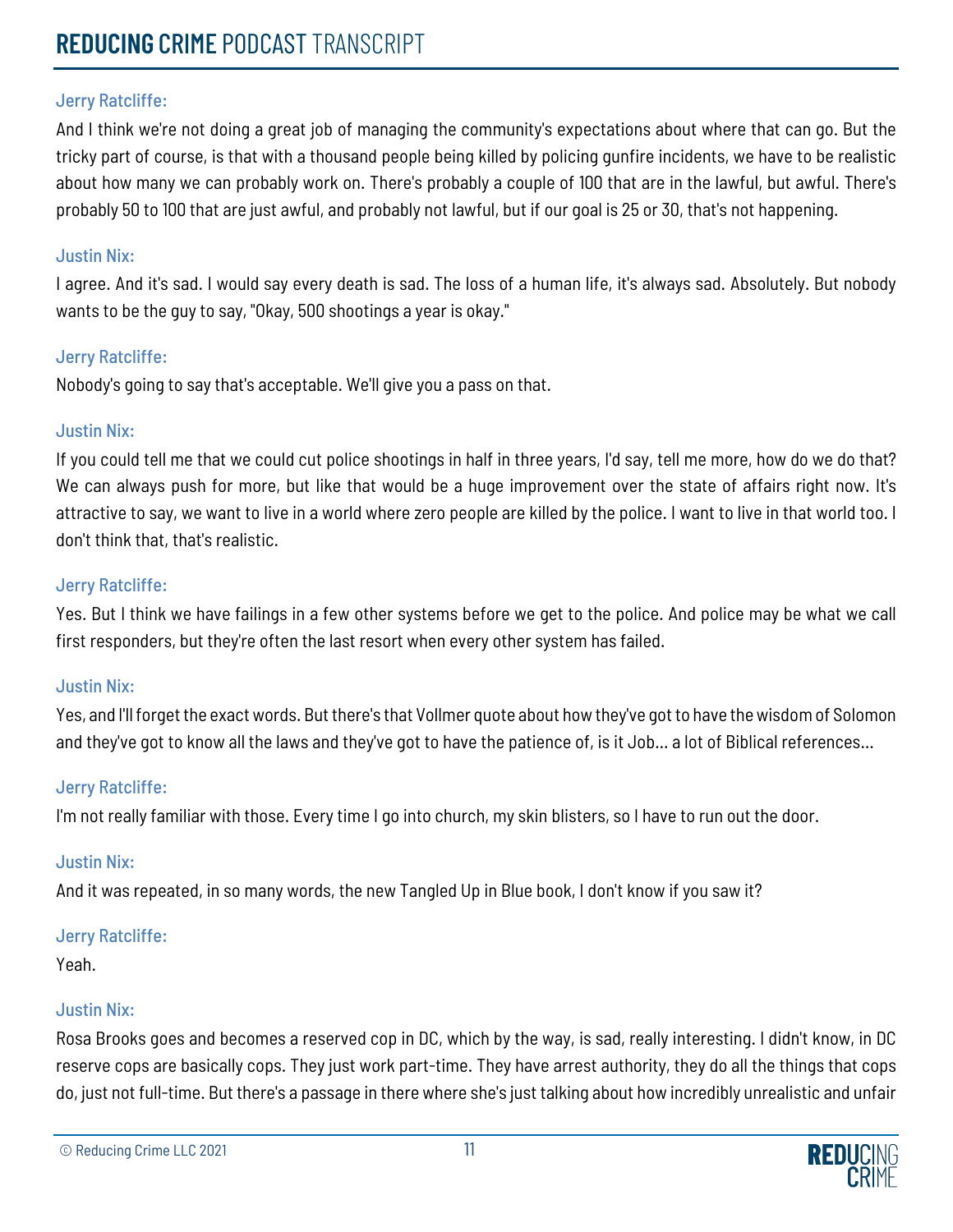our expectations of police are. Maybe not unfair, but it's an impossible job, I think is what she settles on. The order that we've given them is impossible.

## Jerry Ratcliffe:

I don't know any other profession that has a camera on them all the time, over 30 years, they all make multiple decisions, every single day of their workday. And we have an expectation of zero mistakes. And I don't know any profession that is capable of that. The medical profession killed far more people considering how many interactions they have in terms of medical errors. They don't have cameras on them, absolute chaos, that's the legal system. Judges don't have cameras on them. We have no idea what they're up to and probation and prosecutors. It's amazing that we've decided to focus all of this scrutiny and effort on this one group. And some of it's merited because policing didn't get their house in order in the past, they brought this upon themselves to some degree. But some of it is also just so unrealistic in terms of those expectations.

## Justin Nix:

Right, I'm sympathetic to that. I think we do live in a democracy and as gatekeepers of this system, that's ripe with disparity. And part of it contributed by policing. I think we should hold officers and agencies accountable for when they don't live up to expectations. But to our earlier point, we should have realistic expectations, so that we can hold agencies accountable. I think body-worn cameras are here to stay. Surveillance cameras are becoming more and more common and society is awash and smart phones can record anything. This is the world we live in now and policing is going to have to rise to the occasion.

## Jerry Ratcliffe:

And it's going to have to own some of the problems of the past. But there are big issues in terms of, I think managing perceptions, managing the community relations, moving forward, because we are going to keep having mistakes.

## Justin Nix:

I've described it in the past these police shootings, they're rare in the grand scheme of things, but they also happen with sad and predictable regularities. They're simultaneously rare, but they also happen three times a day and they happen everywhere, big agencies, small agencies, cities, rural communities. I hate to tell you this, but there'll be another George Floyd sometime, maybe not tomorrow, but next year, five years, it's going to happen again. But will we be better in five years?

I always start my classes by asking, has policing gotten better in the last 50 years? And as you might imagine, there's a lot of variation in how students respond to that question. But I think on a lot of measurable things, they've improved. They shoot fewer people, they're better trained, they're more professional, but I don't know either. It's gotten really politically divisive.

## Jerry Ratcliffe:

But the country's become divisive anyway.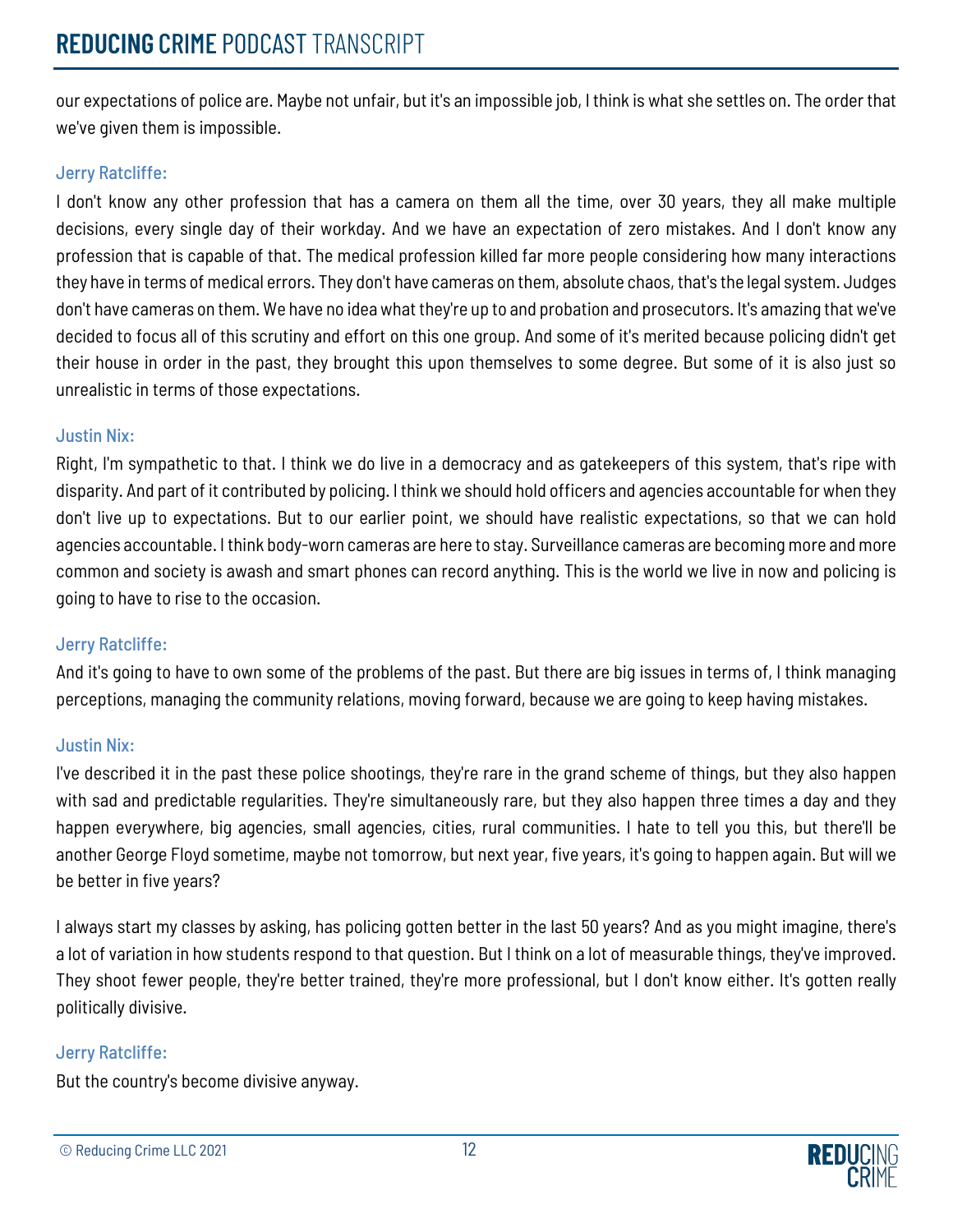It's always been divisive.

## Jerry Ratcliffe:

It feels like it's got a lot worse.

## Justin Nix:

I've said in the past that I think social media would be the downfall of society. And I stand by that at some point it's like, it was a mistake. It was a mistake to capture everyone's every waking thought and put it out for the world to see and get retweeted.

## Jerry Ratcliffe:

And I can be an ass on Twitter, so I'm probably contributing to that in some way. [laughter]

## Justin Nix:

I've had to look in the mirror sometimes and say, "What, do I need to say this?" Probably not. I think we could all maybe do a little reflection.

#### Jerry Ratcliffe:

Congratulations on your reward this year as the young experimental criminologist from the Academy of Experimental Criminology and the American Society of Criminology's…

#### Justin Nix:

Division of Experimental Criminology.

#### Jerry Ratcliffe:

Experimental criminology. Well done. Congratulations.

#### Justin Nix:

Thank you.

## Jerry Ratcliffe:

You take an interesting approach to this experimental idea, because you're starting to do some really innovative work around crowdsourcing surveys and opinions and things like that. How would you describe yourself as a scholar in that regard?

#### Justin Nix:

I check the headlines. I try to watch the news, keep my finger on the pulse of what's going on in policing, where I know that there's data capable of speaking on some of the conversations that are taking place in the absence of data, I'm always as a curious person when I say, "Well, I know where I could go get that answer." I'm inclined go get it. Actually

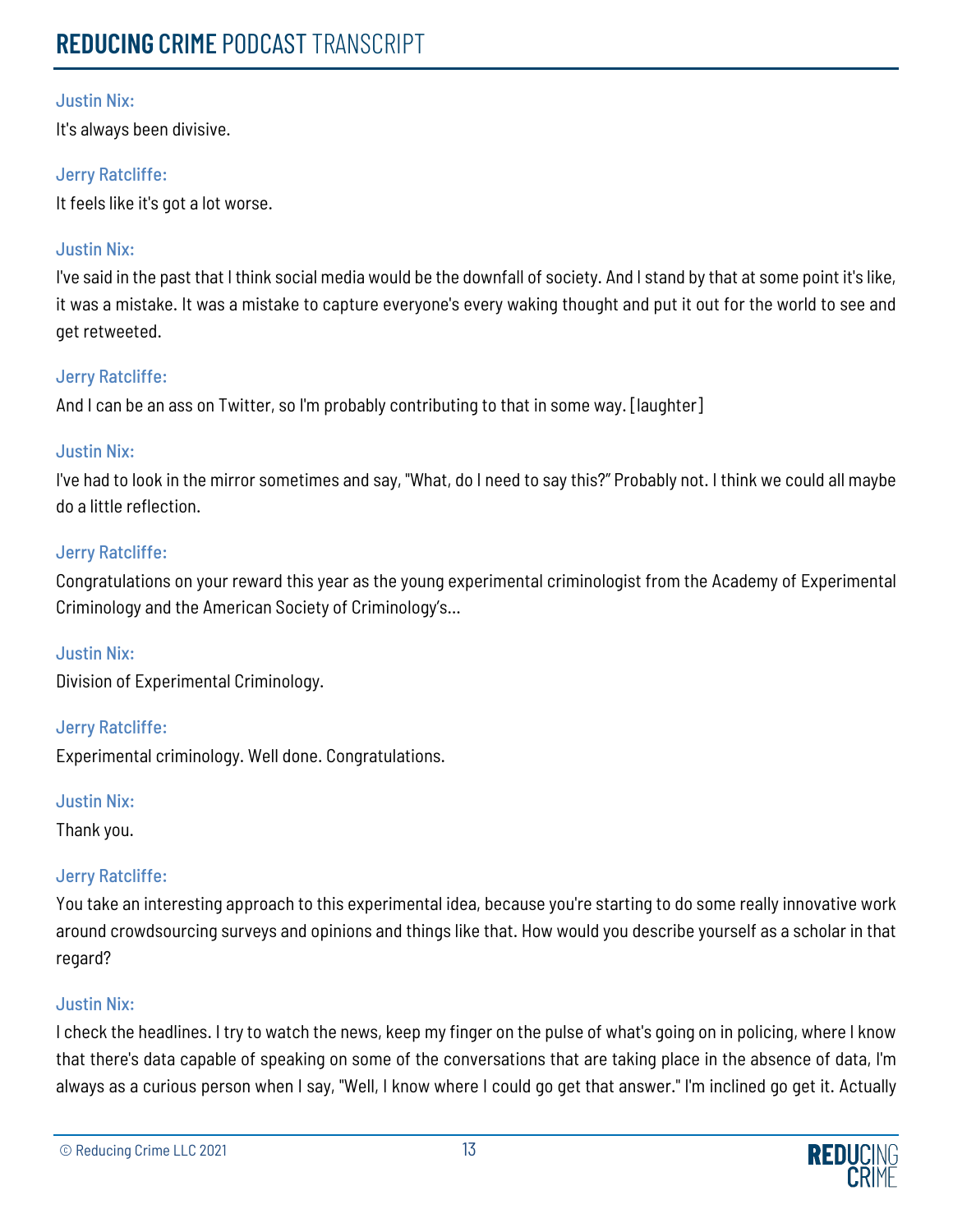just at the reception earlier, one of my colleagues was saying, "What are you working on now? You seem like you've jumped around?" My answer was like, "I go where the wind blows."

## Jerry Ratcliffe:

Isn't academia wonderful for that?

## Justin Nix:

It is. I get up. And I say, "What's interesting today and where could I help the discussion be a little more data informed?"

## Jerry Ratcliffe:

What piece of scholarship that led you to hear is the part that you're most proud of? The piece that you wanted to highlight to somebody?

## Justin Nix:

That's a really good question. As academics, we fawn over the so-called top tier journals and we fawn over big publications. You're struggling as if you can say that Jerry, the full professor, but that's our currency in this field. That's how you go get tenure. And that's how you make a name for yourself is publishing in the so-called big journals. But I think what I'm most proud of is just trying to become more committed to open science. To getting my work out there so that... Because the whole point of this is to produce knowledge. And if we produce knowledge and then bury it behind a pay wall, what are we really doing here? So I'm started trying to publish in journals that don't put up pay walls. And I think that what I'm most proud about is every time I work with an agency, if they're kind enough to give me access to their officers, to do a survey, I'm going to be kind enough to put together a short report and tell them, here's what I found and here's maybe what you could do with this.

## Jerry Ratcliffe:

That is so important. It's one of the things I've learned and I've not enough skulls do this. Chuck Ramsey was always complaining about this, "Let me know what's happening, give me some feedback. And give it to me, in a way I can understand it." I've always tried after reports to write one or two page PDFs in English with some simple charts and graphics and some simple statistics that they can just read and understand. And I'm not trying to say the cops are done, but they're just busy and they don't need to know guru level statistics to do their jobs. We got to give it to them in a way that they can understand. And now they get something much more quickly than waiting two years for some journal article and some obscure journal that they can't access, because as you say, it's behind a pay wall.

## Justin Nix:

And that they get bored reading anyway.

## Jerry Ratcliffe:

Absolutely. Well, I mean, I often get bored reading most academic research.

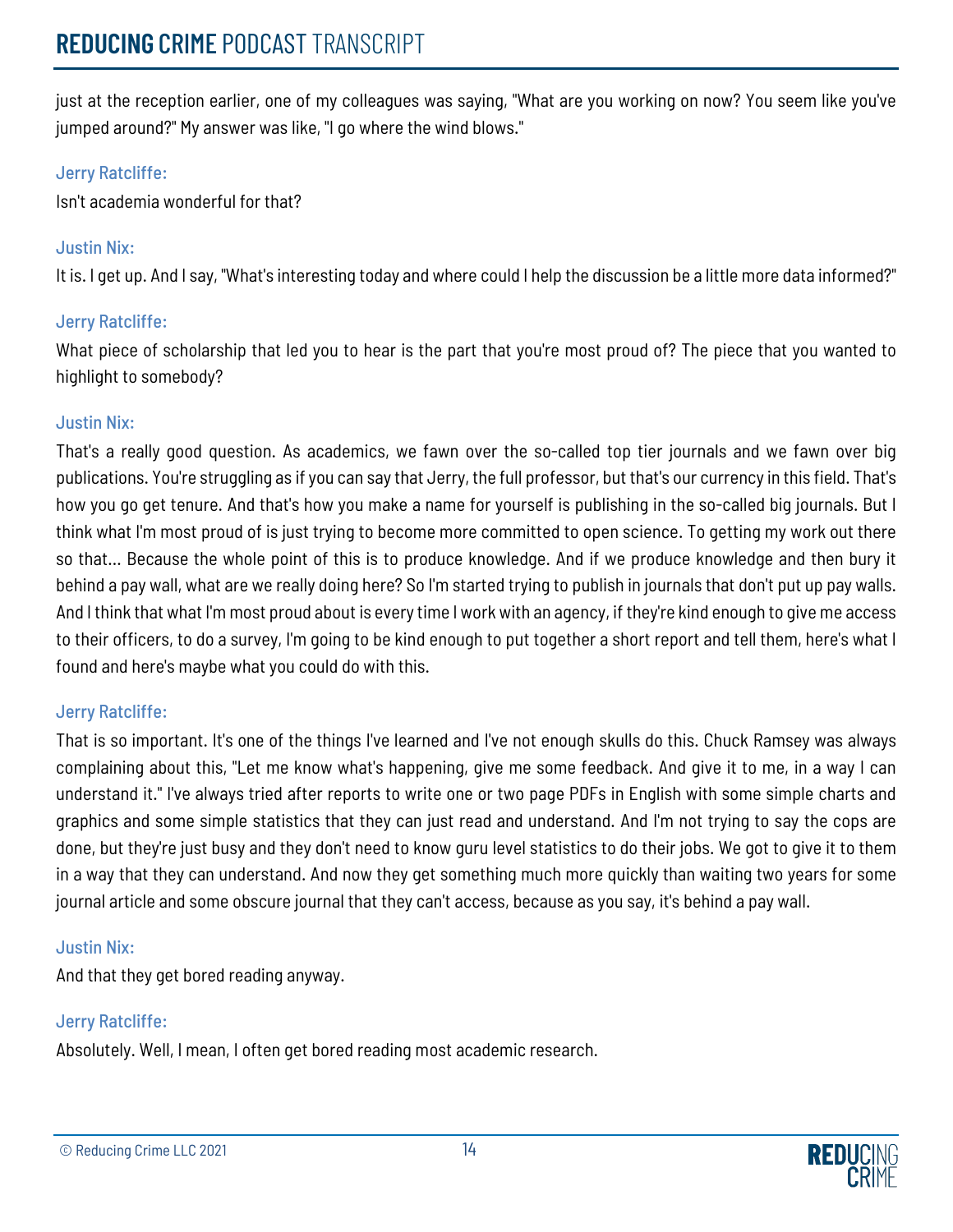## **REDUCING** CRIME PODCAST TRANSCRIPT

You've been spending more time advertising. I went, "you've", that sounded almost accusatory. You've been spending more time advertising and doing small Twitter threads - which are really handy - on your research. Have you found that as a good way to reach out to people?

#### Justin Nix:

I think it's a great way. I've actually had opportunities present themselves from tweets that I've put out. I recently published op-eds in both the Washington post and in the city journal. And these are audiences that I probably, would've never to reach with my article in whatever journal, but, you do a short Twitter thread, you explain in layman's terms what this was? Why you did it? What you found? What you can do with it? It can gain traction that way. Twitter's a weird thing sometimes.

#### Jerry Ratcliffe:

It's a cesspool of hate and misery.

## Justin Nix:

It is. There's a lot of bad. There's a lot of things to hate about Twitter, but for all of its headaches, it can be a great way to promote-

## Jerry Ratcliffe:

There are some wonderful moments on it.

## Justin Nix:

There are, yeah, ad it's a great way to follow research too. I learned it's a lot easier to keep up with what the field's doing and who's doing what on Twitter than it is by other methods that I've chosen.

## Jerry Ratcliffe:

It's certainly been great. As you know, we are only just now getting back into conferences. It has been an incredible way to keep up with what's been going on - and I think academics and you do a great job of this - Have to reach out with their scholarship more and not just sit back and complain when people don't come and find their obscure journal articles.

#### Justin Nix:

Science, including social science is cool, and it's for everyone. I've sat in on a few panels at this conference where I'm seeing some very brilliant work being done, but I don't know that it's going to be communicated in a digestible way to people who could actually make it matter.

#### Jerry Ratcliffe:

We don't train people how to do that.

#### Justin Nix:

#### We don't!

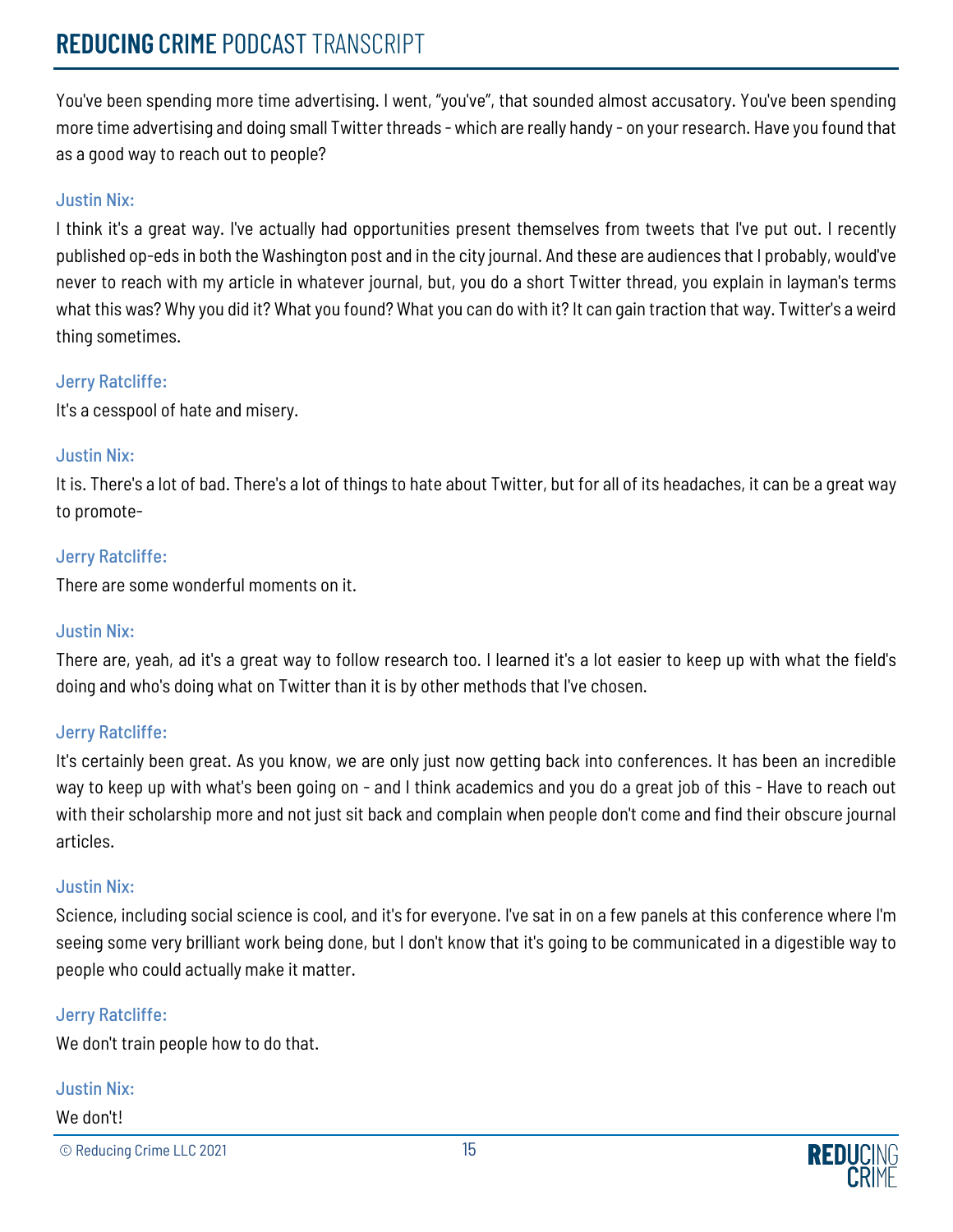I give my students, "Can you write 20 pages on this with some obscure statistics?" "That'd be fine. No problem at all." "Can you convert that into two pages that I can give the police commissioner that's in English that they can distribute?" There is wailing and gnashing of teeth.

## Justin Nix:

It is hard. Writing is hard, right? Brevity is really hard. After we've had to write a dissertation, but if you can't say what you did in a sentence, then maybe you don't know what you did. But to your point, we don't train that. And I certainly get that. I think we have a moral obligation to get our work out there to the people who can use it.

## Jerry Ratcliffe:

I think especially if you're at universities that take any kind of public funding. If you're in the art history department, I can't speak to that. But if you're working in crime and you have knowledge that could help and improve crime policy, that could just stop one person getting their car stolen or worse, being a victim of violence, to not engage with that and not to consider that, to be part of your job is I think a flaw and a mistake.

#### Justin Nix:

I agree. I understand it, but it's unfortunate. And me personally, if I have the time, I'll pick up the phone, I'll talk to the reporters. If I find that a reporter goes and does a hack job with the story, I'll probably put that reporter on my "do not respond" list.

## Jerry Ratcliffe:

Maybe we should all circulate that list.

## Justin Nix:

We should, we should. That's a great idea. You know there's a lot of good folks out there who are honestly in search of the truth.

## Jerry Ratcliffe:

What I like about what you bring to the discussions, I follow you engaging with people on Twitter, back and forwards, and there's a bunch of people who are good at this, is to just keep bringing back to what the data and the sciences, not let they deteriorate into "well I have a fucking opinion". And this is what I think.

Let's test that. Here's what the data and the knowledge and the science say. And that's got to be fundamental to our role because otherwise, we slip from being social scientists into advocates. And the problem with people who are heavily engaged in advocacy is they're not willing to see the possibility of another side. I think when academics engage in that, they undermine the rest of us who are trying to say, "Look, this is what the data say, whether you like it or not". It's like Neil deGrasse Tyson has said, "The great thing about science is it's true, whether or not you believe it."

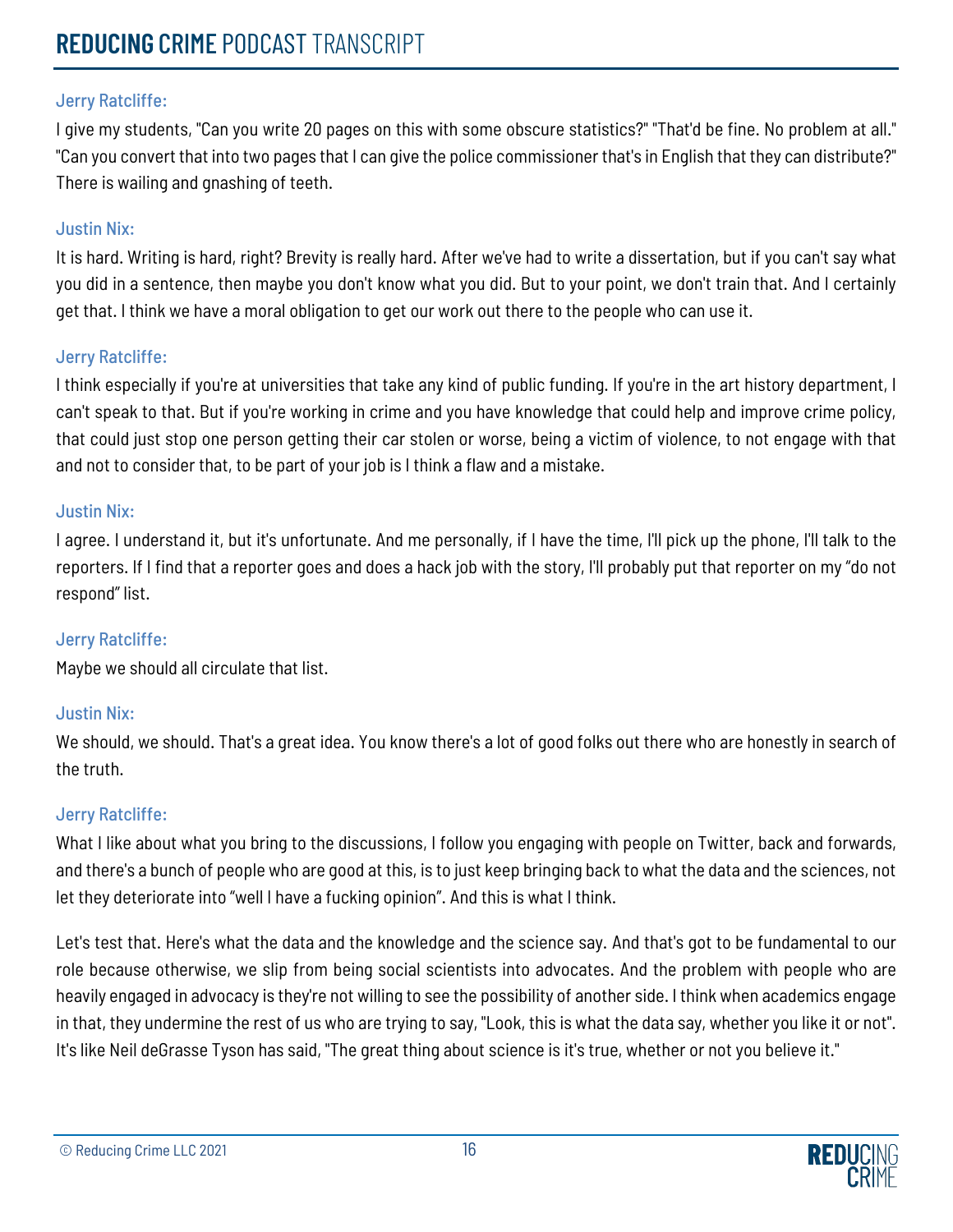Yes. I love that quote. And it's funny, you mentioned that I, I recently was accused in an email, someone read that story that we wrote in the Washington Post and took issue with the denominator that we were using. He threw my 'disparity doesn't mean bias' paper back at me. And he said, "Here's what you said in that paper, what changed?" And I said, "I stand by what I wrote, but I've updated my beliefs. There's new work that's come out." That's really challenged what I thought I knew and really made me think deeper about this issue, and that's okay. That's the whole point of science. You continue to learn and you update your beliefs. I was telling my students the other night, "As scientists, we have to be agnostic about what we find." It's okay to use the skillset that you have to advocate for justice and for reform where it's necessary. But like that line can get blurred very quickly.

#### Jerry Ratcliffe:

I think none of us would be in this field if we didn't support the value of reform. I don't think anybody sees that the criminal justice system's in any way, shape or form perfect. But this change should be data driven.

#### Justin Nix:

I got to tell you, Jerry, I've seen arguments that we need to stop collecting data because of what it might show. I've had people straight up tell me, "No, we don't need to track all police shootings, if the data are just going to get misused." To tell me we shouldn't track this behavior of police officers using deadly force is insane to me and it's scary.

#### Jerry Ratcliffe:

Yes. You're an NIJ LEADS academic. You actually have the opportunity to work through the National Institute of Justice's program. And I can never remember what LEADS stands for, but it stands for a whole bunch of things.

## Justin Nix:

Law Enforcement Advancement through Data and Science or something like that.

## Jerry Ratcliffe:

It's a little torturous, but well done. You got there because it would take me a week to figure that out. You actually had the opportunity to work much more closely with the police than I think a lot of people do. I see a lot of people just downloading data sets and then just writing stuff. But you're actually working with the police now. How's that going?

#### Justin Nix:

It's a fantastic opportunity. Even when the pandemic totally threw it off the rails. We haven't really been able to take off the way we'd hope, but they just funded three more LEADS academics to start. Even in the middle of the pandemic, when we haven't been able to travel and get together the way we would have, it's just been great to be dialed into that network of 60 to 80 mid-career police officers, some of the most passionate people I've met, who care about their communities, who want genuinely to do better. Who recognize the problems in policing and who want to do better. Bless them. Some of them have gotten PhDs, some of them have done RCTs in their agencies. It's incredible.

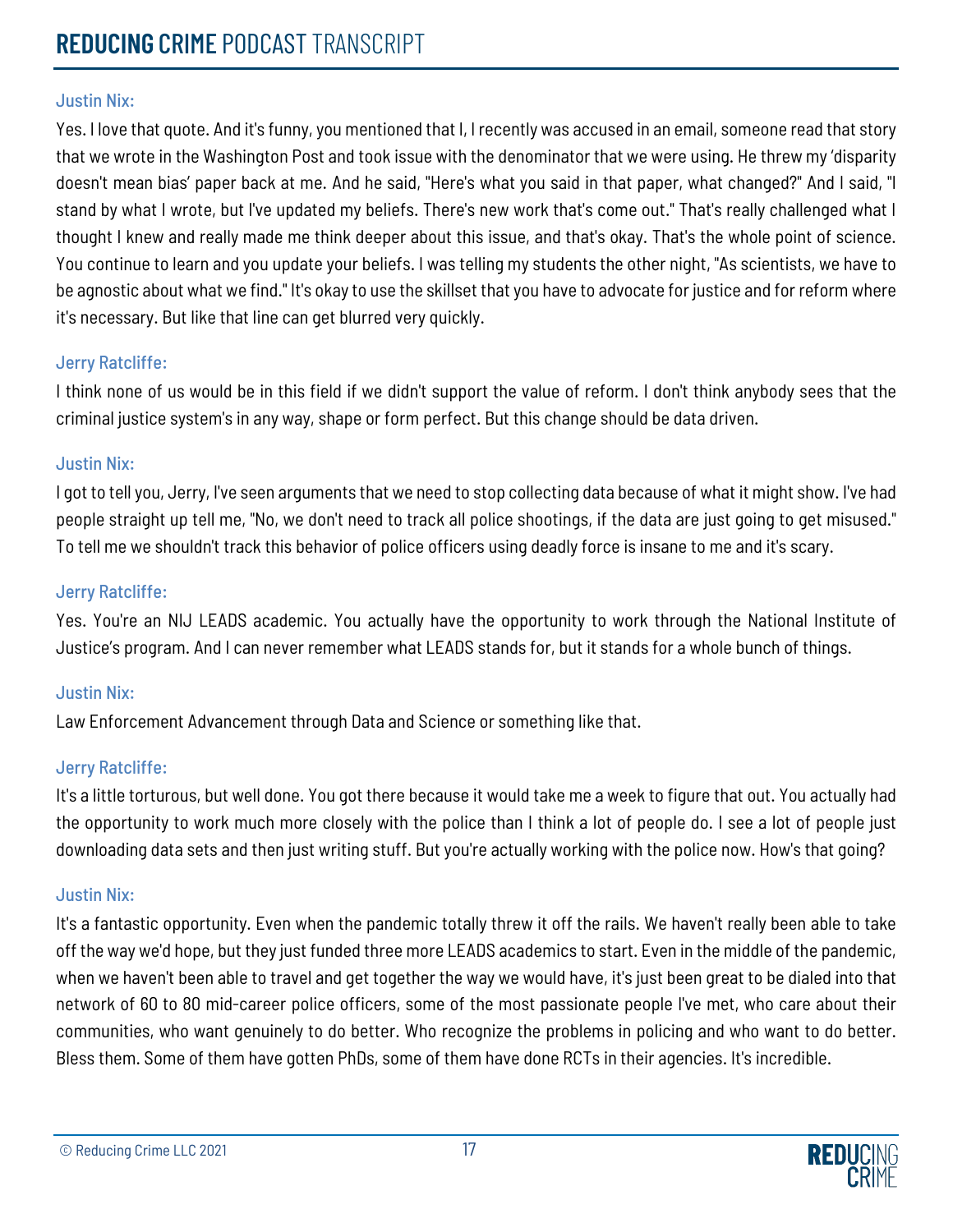# **REDUCING** CRIME PODCAST TRANSCRIPT

## Jerry Ratcliffe:

Does it change your perspective on policing at all?

## Justin Nix:

I don't think so. Even back in my grad school days, I was embedded in an agency three days a week working with their crime analysis unit. I knew these people were out there, but I do think it could be an eye opening experience maybe for others who didn't go on that track. And you mentioned people just downloading data sets, maybe not understanding all of the complexities therein.

## Jerry Ratcliffe:

I'm talking economists. [laughter]

## Justin Nix: Your words not mine.

## Jerry Ratcliffe:

Some of them are getting a lot better actually. I'll give them that.

## Justin Nix:

No, but I see it, it's clear sometimes that folks don't really understand what it is they're looking at. And every time I've worked with an agency, the custodians, the keepers of those data, they know them inside and out. And they can spot BS when they see it immediately.

## Jerry Ratcliffe:

People like John Hall from the NYPD. He's embedded in his data and they put a lot of their data online. Stuff's getting published and talked about, and then you just get this one line on a tweet where John just points out all the flaws in it, devastating for that kind of work.

## Justin Nix:

John's great. When something comes out about NYPD, I always pull up his timeline or shoot him a message, "John, what do you think of this?" Because, he's one of those people who, you can't get the BS past him. LEADS has been great, 60, 80 scholars. And that really does have so much potential because a lot of those scholars have been promoted to chief, they still have that same passion and drive that commitment to doing research. This really could be an opportunity to make policing more evidence based.

## Jerry Ratcliffe:

And as an award winning now, young experimental scholar … and I hate you for your youth, I envy it hugely … bastard… [laughter]. I think that's something that's lost on some people, which is if you're a young academic start building relationships with agencies and at the lower levels. In Philadelphia, when they had a hiring freeze for civilians and we

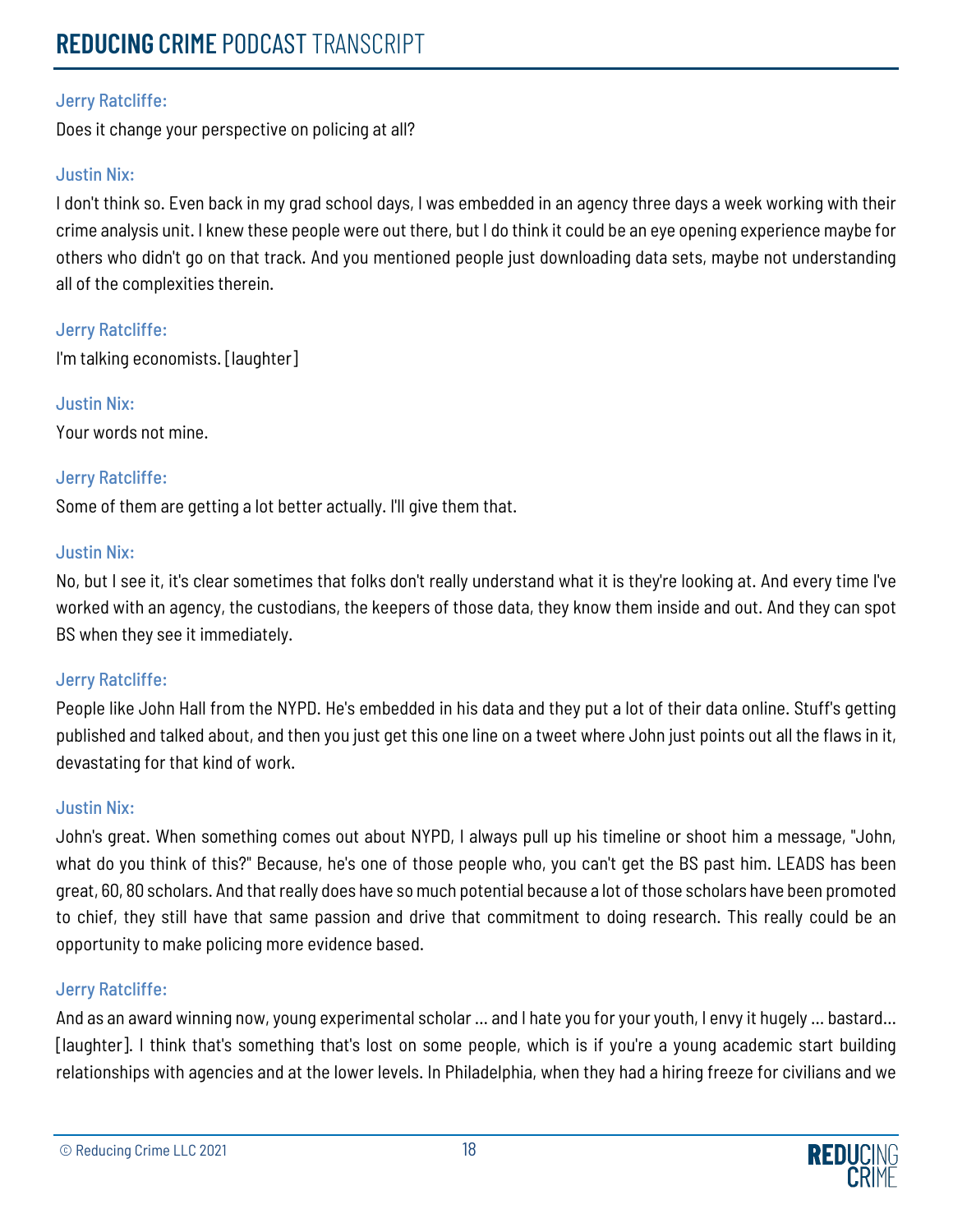started to train the first crime analyst by taking sworn officers, Matt Deacon, was one of them. He's a captain in one of the busiest districts in the city now. Play the long game.

### Justin Nix:

Yeah. I was doing a survey at one point in grad school and I went to the roll call meetings and handed out my survey, and one of the officers in the room, he raised his hand and he said, "Are we ever going to get to see this?" I said, "What do you mean?" He said, "I've done so many surveys where I'll never get to see what you found. You researchers coming here and you do your study and then you're gone." I made a pledge to him, "I will get you a brief." And he was very appreciative of that. They don't have to take our surveys. They could just tell us to kick rocks.

#### Jerry Ratcliffe:

Or worse.

#### Justin Nix:

Yeah exactly. To build those relationships and nurture them. Because, they could be chief one day and they'll remember.

## Jerry Ratcliffe:

Yes, they will.

What's disheartened you about how we use numbers? We use or don't use data.

#### Justin Nix:

It was odd to me and maybe I'm naive. But when the FBI data came out in September, we all knew what it was going to show. We didn't know exactly, but we all knew there was going to be a big spike and we all had our theories. But just the rush to downplay 5,000 additional murder victims, disproportionately black murder victims. Thousands of families affected, lost loved ones.

## Jerry Ratcliffe:

That's more than a 9/11. And look how much of an impact that had on the country.

## Justin Nix:

Truly historic one year spike. Yes, we're still lower than we were in 1990, but why is the worst year on record the benchmark going back to the benchmark issue? Why can't we compare it to the best year on record? We'll argue for the next 20 years over what happened in 2020, but I think we can, all agree that, less murder would be a good thing. It struck me as so odd that if you talked about it, you were fearmongering.

#### Jerry Ratcliffe:

The politicization - and considering we've had a couple drinks in the bar, I'm quite proud of having got that word out, and I'm not going to try it again [laughter] - of data. It's possibly always there, it definitely feels worse.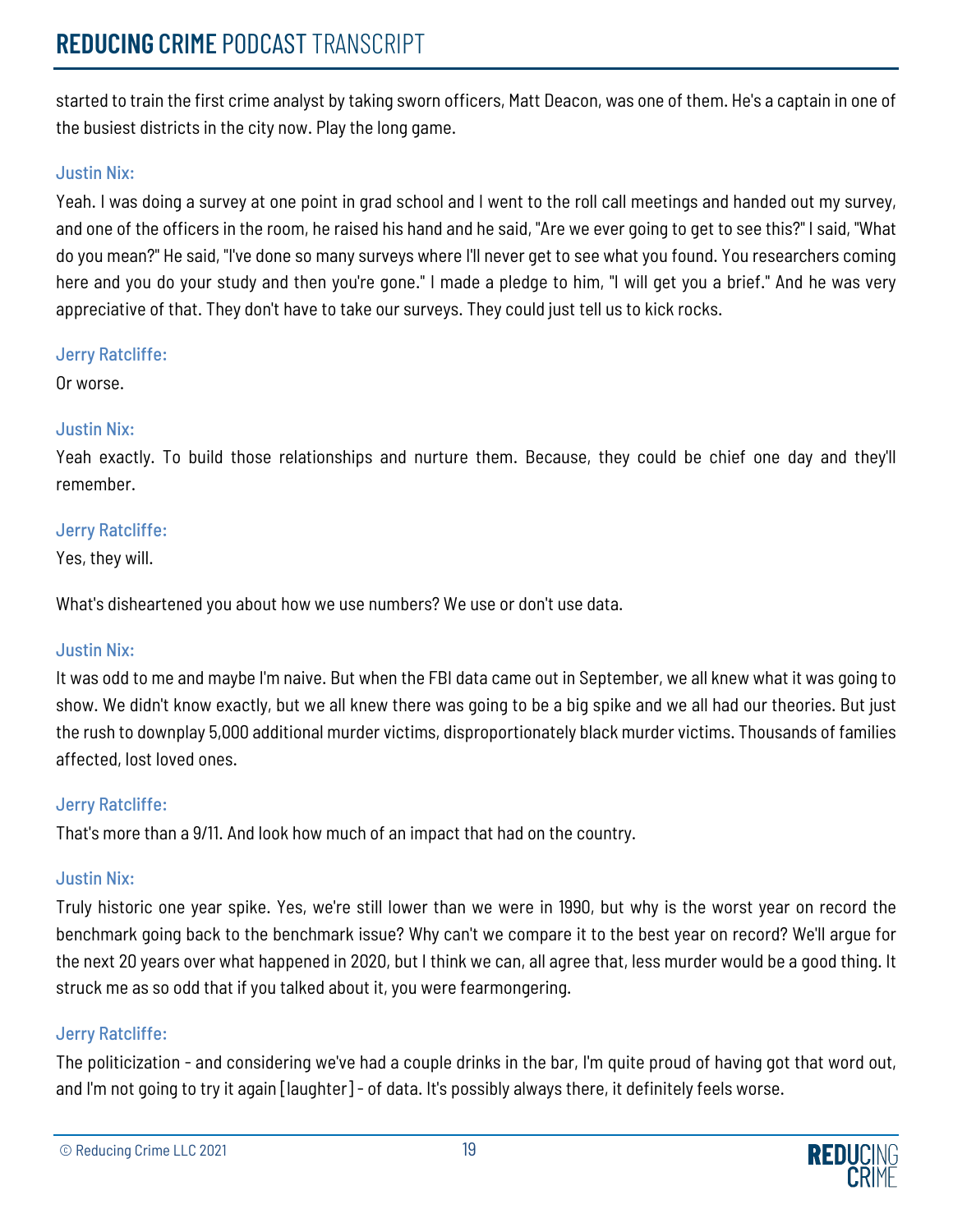Sometimes I wonder, are we prisoners of the moment? Maybe it's always been this way, but it's certainly more visible with social media. I didn't used to know what Sean in Bozeman Montana thought about policing and my research, but now I do, because he's tweeting at me.

#### Jerry Ratcliffe:

With his seven followers, but lots of opinions.

#### Justin Nix:

Did you see that Pew study just recently 23% of adults even have a Twitter and 25% of those users are producing 97% of the content? It's a lot of echo chambers. That was a good reminder for me. This is not reflective of everyone. This is just Twitter.

#### Jerry Ratcliffe:

I think you see that when you see Gallup polls that contradict the zeitgeist and the sense of where you think, Twitter's going, obviously this is where it is. And then you go, nope, we have this national poll.

#### Justin Nix:

And there again, where one poll, I'd understand people who rushed to say, well, "It was a poorly worded question or it was loaded. And if they'd asked it this way, they would've gotten a different." But when it's dozens of polls with different question, wordings, different samples, when they all converge on this consistent theme, at some point, what are you talking about? Are you saying that the people taking the poll don't know what they want, because that's what it comes off as. And that's a bad look.

#### Jerry Ratcliffe:

It's indicative of not enough education in social science and a little bit too much push for advocacy. The data contradict my position and it should be. I may have to change my position, but what it really means is I'm going to double down on my position and then try and undermine the data.

#### Justin Nix:

Couldn't have said it better myself.

#### Jerry Ratcliffe:

Probably a good place to stop. Congratulations on your award. Thoroughly, well deserved. Well, get back to work. We're looking to read what you're up to next.

#### Justin Nix:

Thanks so much, Jerry, and thanks for having me. This is an honor.

## Jerry Ratcliffe:

Oh please. [laughter]